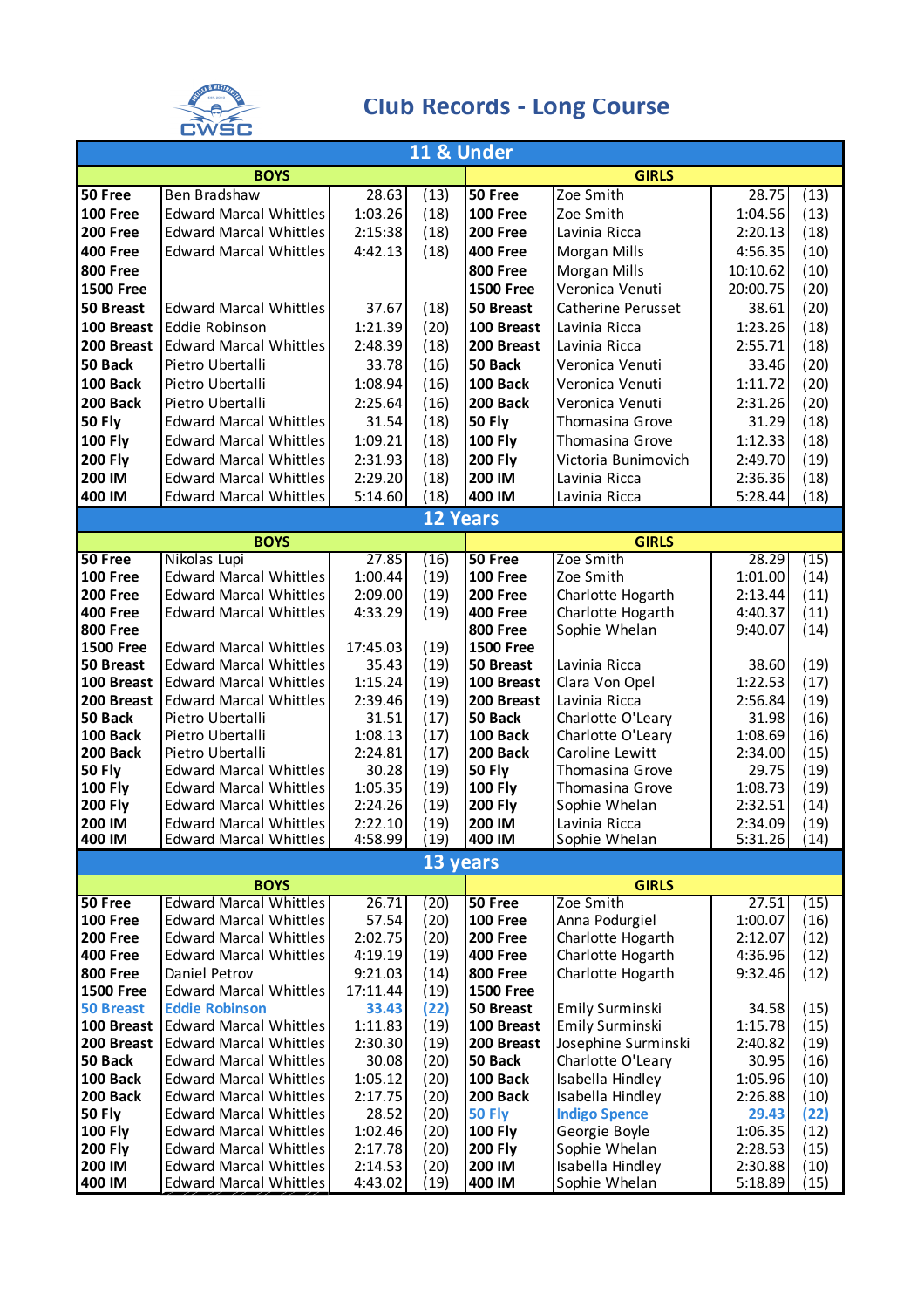| 14 Years                   |                                                                |                    |                 |                            |                                      |                    |              |  |
|----------------------------|----------------------------------------------------------------|--------------------|-----------------|----------------------------|--------------------------------------|--------------------|--------------|--|
|                            | <b>BOYS</b>                                                    |                    |                 |                            | <b>GIRLS</b>                         |                    |              |  |
| 50 Free                    | <b>Josef Adams</b>                                             | 25.30              | (22)            | 50 Free                    | Isabella Hindley                     | 27.19              | (11)         |  |
| <b>100 Free</b>            | <b>Josef Adams</b>                                             | 56.65              | (22)            | <b>100 Free</b>            | Georgina Boyle                       | 57.97              | (13)         |  |
| 200 Free                   | Pietro Revelli                                                 | 2:02.14            | (16)            | <b>200 Free</b>            | Georgina Boyle                       | 2:03.66            | (13)         |  |
| <b>400 Free</b>            | Pietro Revelli                                                 | 4:16.91            | (12)            | <b>400 Free</b>            | Georgina Boyle                       | 4:25.61            | (14)         |  |
| <b>800 Free</b>            | Christy Moon                                                   | 9:34.51            | (14)            | <b>800 Free</b>            | Georgina Boyle                       | 9:21.22            | (14)         |  |
| <b>1500 Free</b>           | Daniel Petrov                                                  | 17:27.28           | (15)            | <b>1500 Free</b>           |                                      |                    |              |  |
| 50 Breast                  | Nikolas Lupi                                                   | 32.04              | (17)            | <b>50 Breast</b>           | Chloe Close                          | 35.07              | (12)         |  |
| 100 Breast                 | Daniel Leznin                                                  | 1:13.62            | (16)            | 100 Breast                 | Chloe Close                          | 1:16.01            | (12)         |  |
| 200 Breast                 | Daniel Leznin                                                  | 2:37.66            | (15)            | 200 Breast                 | <b>Emily Surminski</b>               | 2:44.25            | (17)         |  |
| 50 Back                    | <b>Josef Adams</b>                                             | 28.64              | (22)            | 50 Back                    | Anna Podurgiel                       | 30.89              | (17)         |  |
| <b>100 Back</b>            | <b>Josef Adams</b>                                             | 1:02.21            | (22)            | 100 Back                   | Isabella Hindley                     | 1:04.40            | (11)         |  |
| 200 Back                   | <b>Josef Adams</b>                                             | 2:18.30            | (22)            | 200 Back                   | Isabella Hindley                     | 2:22.00            | (11)         |  |
| <b>50 Fly</b>              | Nikolas Lupi                                                   | 27.84              | (17)            | <b>50 Fly</b>              | Caroline Lewitt                      | 29.63              | (17)         |  |
| <b>100 Fly</b>             | Andrew Hong                                                    | 1:01.86            | (17)            | <b>100 Fly</b>             | Georgina Boyle                       | 1:05.94            | (13)         |  |
| <b>200 Fly</b>             | Benjamin Bradshaw                                              | 2:14.97            | (16)            | <b>200 Fly</b>             | Sophie Whelan                        | 2:26.65            | (15)         |  |
| 200 IM                     | Pietro Revelli                                                 | 2:20.71            | (12)            | 200 IM                     | Isabella Hindley                     | 2:25.87            | (11)         |  |
| 400 IM                     | Benjamin Bradshaw                                              | 5:01.35            | (16)            | 400 IM                     | Elizabeth Boeckman                   | 5:10.06            | (16)         |  |
|                            |                                                                |                    | 15 years        |                            |                                      |                    |              |  |
|                            | <b>BOYS</b>                                                    |                    |                 |                            | <b>GIRLS</b>                         |                    |              |  |
| 50 Free                    | <b>Nick Finch</b>                                              | 24.12              | (22)            | 50 Free                    | Isabella Hindley                     | 26.47              | (12)         |  |
| <b>100 Free</b>            | <b>Nick Finch</b>                                              | 52.90              | (22)            | <b>100 Free</b>            | Isabella Hindley                     | 56.78              | (12)         |  |
| <b>200 Free</b>            | <b>Henry Gray</b>                                              | 1:58.56            | (22)            | <b>200 Free</b>            | Georgie Boyle                        | 2:00.80            | (14)         |  |
| <b>400 Free</b>            | <b>Edward Marcal Whittles</b>                                  | 4:17.80            | (22)            | <b>400 Free</b>            | Georgie Boyle                        | 4:21.71            | (14)         |  |
| <b>800 Free</b>            | Christy Moon                                                   | 9:01.03            | (15)            | <b>800 Free</b>            | Elizabeth Boeckman                   | 9:10.38            | (16)         |  |
| <b>1500 Free</b>           | Christy Moon                                                   | 16:57.80           | (15)            | <b>1500 Free</b>           |                                      |                    |              |  |
| <b>50 Breast</b>           | <b>Adam Wong</b>                                               | 30.93              | (22)            | 50 Breast                  | Chloe Close                          | 34.03              | (13)         |  |
| 100 Breast                 | <b>Adam Wong</b>                                               | 1:09.00            | (22)            | 100 Breast                 | Chloe Close                          | 1:13.30            | (13)         |  |
| 200 Breast                 | <b>Edward Marcal Whittles</b>                                  | 2:29.13            | (21)            | 200 Breast                 | Emily Surminski                      | 2:39.38            | (17)         |  |
| 50 Back                    | <b>Henry Gray</b>                                              | 26.96              | (22)            | 50 Back                    | Isabella Hindley                     | 29.75              | (12)         |  |
| <b>100 Back</b>            | <b>Henry Gray</b>                                              | 58.03              | (22)            | 100 Back                   | Isabella Hindley                     | 1:02.81            | (12)         |  |
| 200 Back                   | <b>Edward Marcal Whittles</b>                                  | 2:11.77            | (22)            | 200 Back                   | Isabella Hindley                     | 2:15.89            | (12)         |  |
| <b>50 Fly</b>              | <b>Nick Finch</b>                                              | 25.59              | (22)            | <b>50 Fly</b>              | Leah Whittaker                       | 27.94              | (20)         |  |
| <b>100 Fly</b>             | <b>Nick Finch</b>                                              | 55.95              | (22)            | <b>100 Fly</b>             | Freya Shaw                           | 1:04.23            | (17)         |  |
| <b>200 Fly</b>             | <b>Henry Gray</b>                                              | 2:06.93            | (22)            | <b>200 Fly</b>             | Freya Shaw                           | 2:22.95            | (17)         |  |
| <b>200 IM</b>              | <b>Edward Marcal Whittles</b>                                  | 2:09.99            | (22)            | 200 IM                     | Isabella Hindley                     | 2:23.91            | (11)         |  |
| <b>400 IM</b>              | <b>Edward Marcal Whittles</b>                                  | 4:39.92            | (22)            | 400 IM                     | Elizabeth Boeckman                   | 5:05.04            | (16)         |  |
|                            |                                                                |                    | <b>16 Years</b> |                            |                                      |                    |              |  |
| <b>BOYS</b>                |                                                                |                    |                 |                            | <b>GIRLS</b>                         |                    |              |  |
| 50 Free<br><b>100 Free</b> | Jason Mahmutoglu<br>Alex Rowson                                | 24.33<br>53.61     | (20)            | 50 Free<br><b>100 Free</b> | Isabella Hindley                     | 26.62<br>56.02     | (12)         |  |
| <b>200 Free</b>            | Alex Rowson                                                    | 1:57.00            | (18)<br>(18)    | <b>200 Free</b>            | Georgina Boyle<br>Georgina Boyle     | 1:59.72            | (15)<br>(15) |  |
| <b>400 Free</b>            | <b>Edward Marcal Whittles</b>                                  | 4:19.41            | (22)            | <b>400 Free</b>            | Georgina Boyle                       | 4:13.55            | (16)         |  |
| <b>800 Free</b>            |                                                                |                    |                 | <b>800 Free</b>            | Isabella Hindley                     | 9:18.81            | (13)         |  |
| <b>1500 Free</b>           |                                                                |                    |                 | <b>1500 Free</b>           |                                      |                    |              |  |
| 50 Breast                  | Alex Rowson                                                    | 32.45              | (18)            | 50 Breast                  | Emily Surminski                      | 34.20              | (18)         |  |
| 100 Breast                 | Pietro Lombardo                                                | 1:07.53            | (19)            | 100 Breast                 | Emily Surminski                      | 1:15.17            | (18)         |  |
| 200 Breast                 | <b>Edward Marcal Whittles</b>                                  | 2:28.92            | (22)            | 200 Breast                 | Emily Surminski                      | 2:41.61            | (18)         |  |
| 50 Back                    | Jason Mahmutoglu                                               | 28.42              | (20)            | 50 Back                    | Isabella Hindley                     | 29.88              | (12)         |  |
| <b>100 Back</b>            | <b>Edward Marcal Whittles</b>                                  | 1:01.36            | (22)            | 100 Back                   | Isabella Hindley                     | 1:02.97            | (13)         |  |
| <b>200 Back</b>            | <b>Edward Marcal Whittles</b>                                  | 2:11.46            | (22)            | 200 Back                   | Isabella Hindley                     | 2:19.28            | (12)         |  |
| <b>50 Fly</b>              | Jason Mahmutoglu                                               | 26.68              | (20)            | <b>50 Fly</b>              | Georgina Boyle                       | 28.57              | (15)         |  |
| <b>100 Fly</b>             | Quentin Seconde-Kynnersley                                     | 1:00.15            | (12)            | <b>100 Fly</b>             | Georgina Boyle                       | 1:03.31            | (15)         |  |
| <b>200 Fly</b>             | Christy Moon                                                   | 2:08.53            | (16)            | <b>200 Fly</b>             | Georgina Boyle                       | 2:19.01            | (15)         |  |
| <b>200 IM</b><br>400 IM    | <b>Edward Marcal Whittles</b><br><b>Edward Marcal Whittles</b> | 2:10.91<br>4:41.87 | (22)<br>(22)    | 200 IM<br>400 IM           | Isabella Hindley<br>Isabella Hindley | 2:22.25<br>5:07.65 | (12)<br>(12) |  |